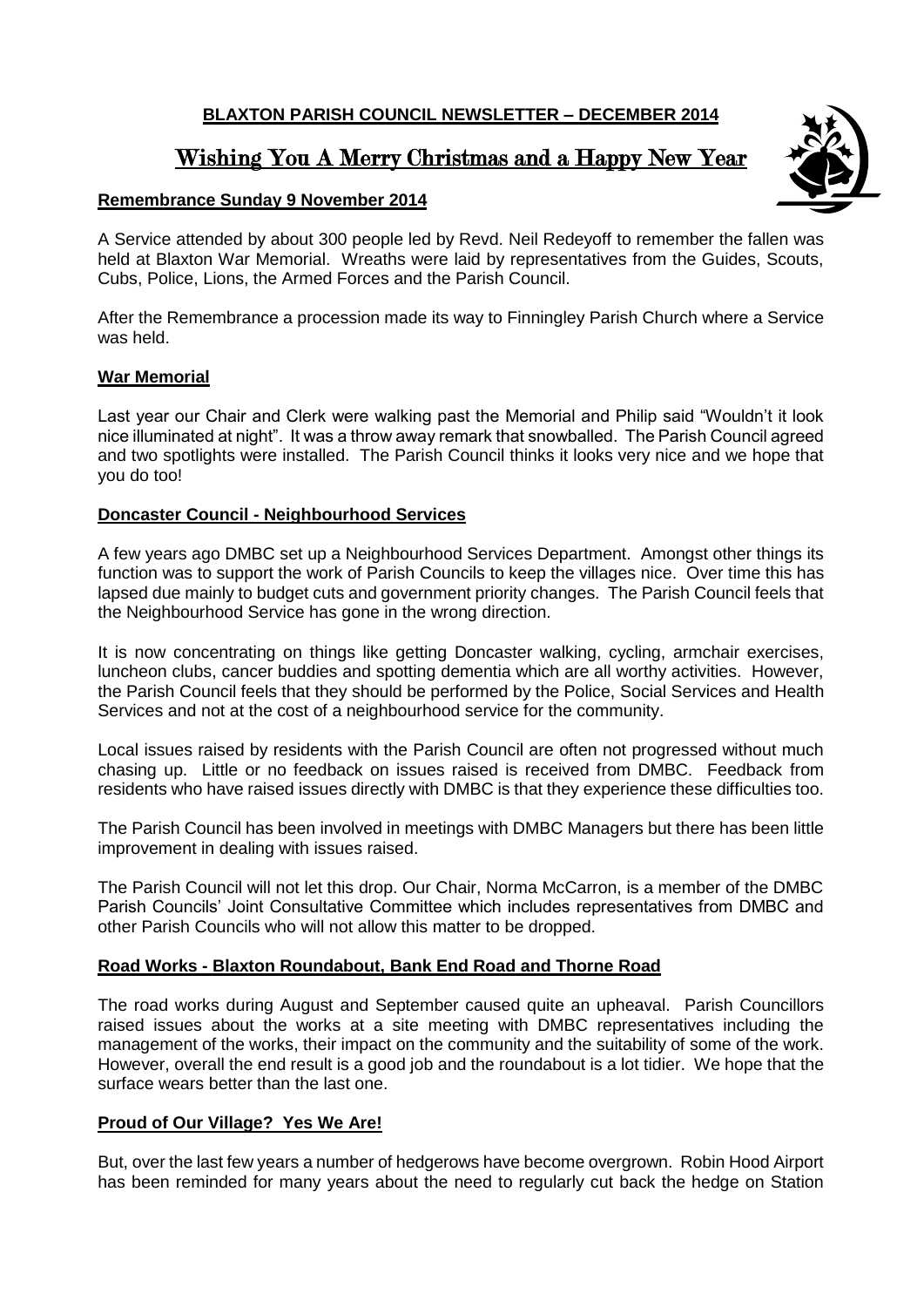Road from opposite the Post Office towards the level crossing. As the Council's Representative on the Airport Consultative Committee the Chair has battled with the Airport on this issue. A few weeks ago we thought we had won but, only half of the hedge has been cut back! And so, the battle will continue. If you are responsible for a large hedge would you consider cutting it back please? They are mainly down Station Road and Mosham Road. Thank you.

#### **Street Furniture**

Over the past two years a number of seats have been installed around the village for the benefit of our residents and passers-by, bringing the total number of seats to eleven. These are also well used by cyclists passing through the village. Litter and dog bins have also been installed to keep our footpaths clean and we hope they will be well used.

The three planters on the verges around the roundabout were full of flowers in the summer months. They have now been filled with winter flowers and shrubs. We had to move the one which was outside the Blue Bell because it kept getting turned over which was a shame.

#### **New Convenience Shop and Post Office**

We were sorry that Bridget Clark decided to retire from Finningley Post Office after many years of service to the local community by Bridget and Alan, her late husband, and Bridget's parents before them. However, we are pleased that the Post Office, taken on by Mr Sukhvinder Bahra, has been developed into a Convenience Store which has been well used by the Blaxton and Finningley communities since opening in September 2014.

#### **Blaxton and Finningley Playing Field**

The Joint Playing Field Association has embarked upon a major project to build a Pavilion on the Joint Playing Field. The Pavilion will be paid for by Section 106 Funds received from developers to offset the impact of developments in the area. This money is received and held by DMBC and can only be used within the terms of the 'Section 106 Agreement'. The project has the support of both Parish Councils although there are no plans for the Parish Councils to contribute any funding.

#### **Blaxton Playing Field - New Equipment**

A new large piece of climbing equipment was installed on the field in March 2014 and the Council is hoping to install four pieces of small equipment for very young children in the near future. In addition to replacing and maintaining the equipment on the field the Council maintains the grassed areas, fencing, trees and hedges.

#### **Village Hall**

Blaxton has had a Village Hall since the early 1950's. The villagers raised money through numerous fundraising events and bought a garage from George Auckland (Snr.), which was then transformed into the Village Hall. It has been a focal point of the village ever since. Numerous villagers have served on the committee over the years and the Village Hall has undergone several renovations.

The present committee are continuing the good work and ensuring that the Village Hall is a welcoming environment for many clubs and activities, which cater for all ages. A list of activities is shown on the notice board outside the Village Hall.

During the past few months the Village Hall Committee has approved a number of improvement projects; new lighting, new fire alarm system, improvements to the road surface on Back Lane,